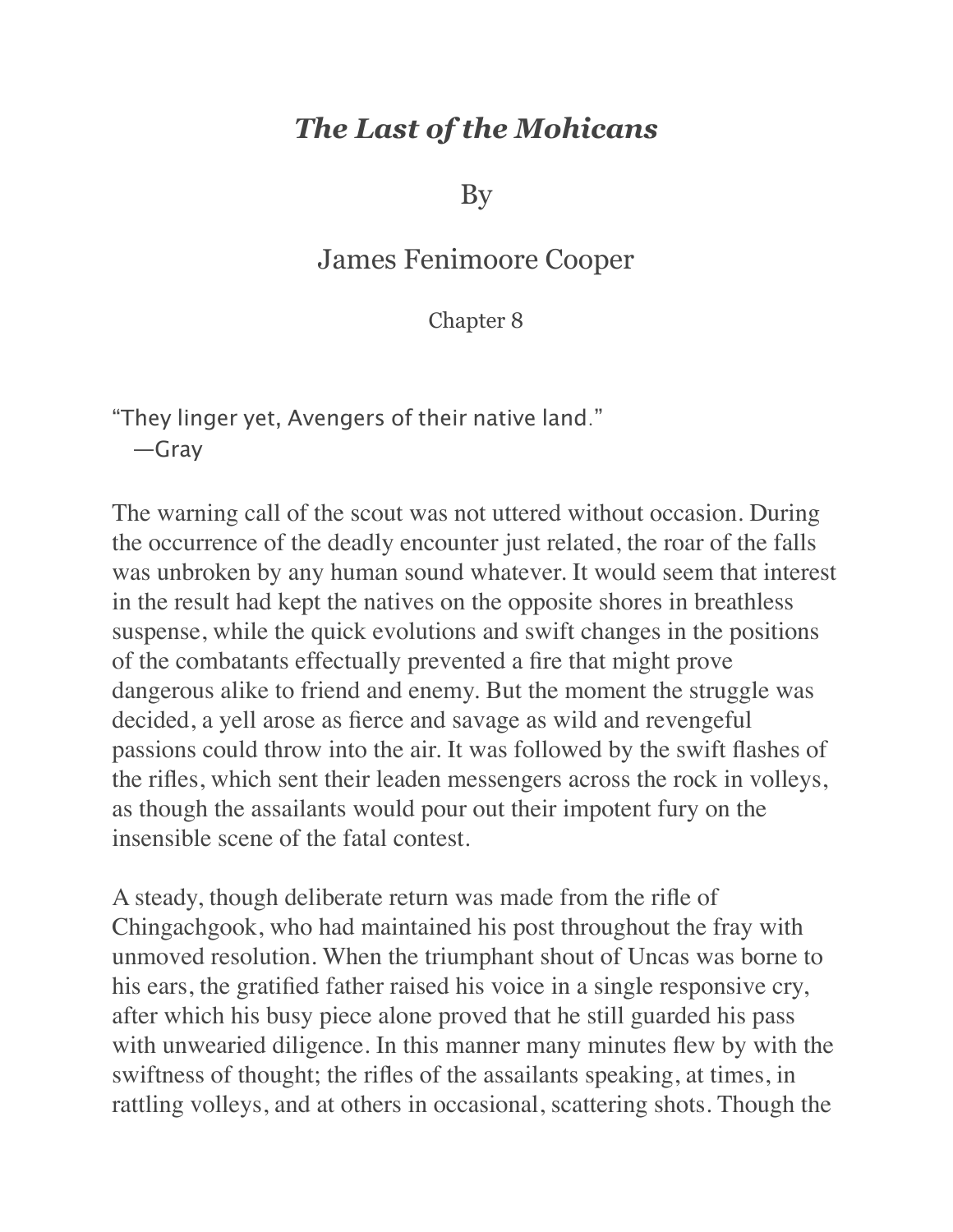rock, the trees, and the shrubs, were cut and torn in a hundred places around the besieged, their cover was so close, and so rigidly maintained, that, as yet, David had been the only sufferer in their little band.

"Let them burn their powder," said the deliberate scout, while bullet after bullet whizzed by the place where he securely lay; "there will be a fine gathering of lead when it is over, and I fancy the imps will tire of the sport afore these old stones cry out for mercy! Uncas, boy, you waste the kernels by overcharging; and a kicking rifle never carries a true bullet. I told you to take that loping miscreant under the line of white point; now, if your bullet went a hair's breadth it went two inches above it. The life lies low in a Mingo, and humanity teaches us to make a quick end to the sarpents."

A quiet smile lighted the haughty features of the young Mohican, betraying his knowledge of the English language as well as of the other's meaning; but he suffered it to pass away without vindication of reply.

"I cannot permit you to accuse Uncas of want of judgment or of skill," said Duncan; "he saved my life in the coolest and readiest manner, and he has made a friend who never will require to be reminded of the debt he owes."

Uncas partly raised his body, and offered his hand to the grasp of Heyward. During this act of friendship, the two young men exchanged looks of intelligence which caused Duncan to forget the character and condition of his wild associate. In the meanwhile, Hawkeye, who looked on this burst of youthful feeling with a cool but kind regard made the following reply:

"Life is an obligation which friends often owe each other in the wilderness. I dare say I may have served Uncas some such turn myself before now; and I very well remember that he has stood between me and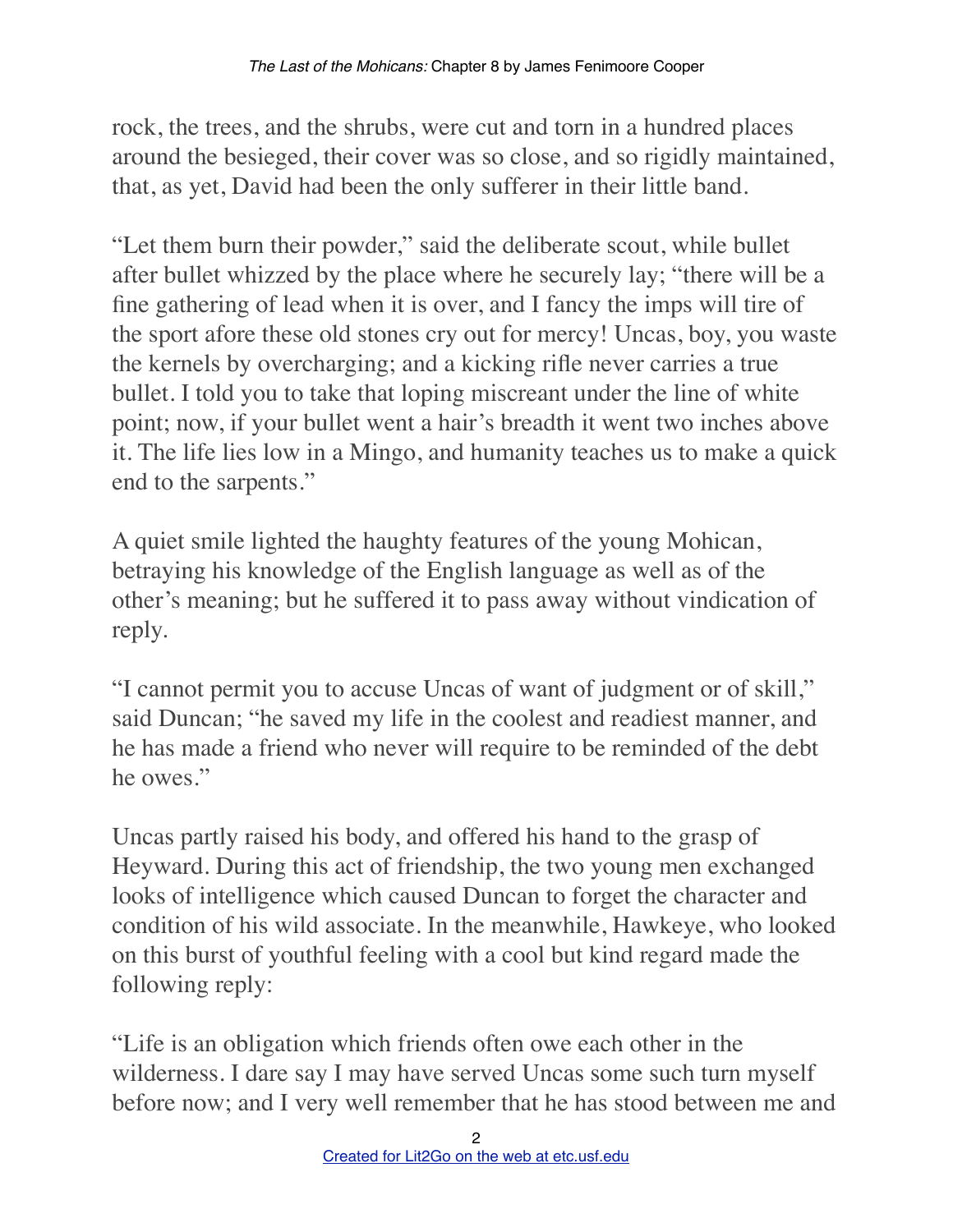death five different times; three times from the Mingoes, once in crossing Horican, and—"

"That bullet was better aimed than common!" exclaimed Duncan, involuntarily shrinking from a shot which struck the rock at his side with a smart rebound.

Hawkeye laid his hand on the shapeless metal, and shook his head, as he examined it, saying, "Falling lead is never flattened, had it come from the clouds this might have happened."

But the rifle of Uncas was deliberately raised toward the heavens, directing the eyes of his companions to a point, where the mystery was immediately explained. A ragged oak grew on the right bank of the river, nearly opposite to their position, which, seeking the freedom of the open space, had inclined so far forward that its upper branches overhung that arm of the stream which flowed nearest to its own shore. Among the topmost leaves, which scantily concealed the gnarled and stunted limbs, a savage was nestled, partly concealed by the trunk of the tree, and partly exposed, as though looking down upon them to ascertain the effect produced by his treacherous aim.

"These devils will scale heaven to circumvent us to our ruin," said Hawkeye; "keep him in play, boy, until I can bring 'killdeer' to bear, when we will try his metal on each side of the tree at once."

Uncas delayed his fire until the scout uttered the word.

The rifles flashed, the leaves and bark of the oak flew into the air, and were scattered by the wind, but the Indian answered their assault by a taunting laugh, sending down upon them another bullet in return, that struck the cap of Hawkeye from his head. Once more the savage yells burst out of the woods, and the leaden hail whistled above the heads of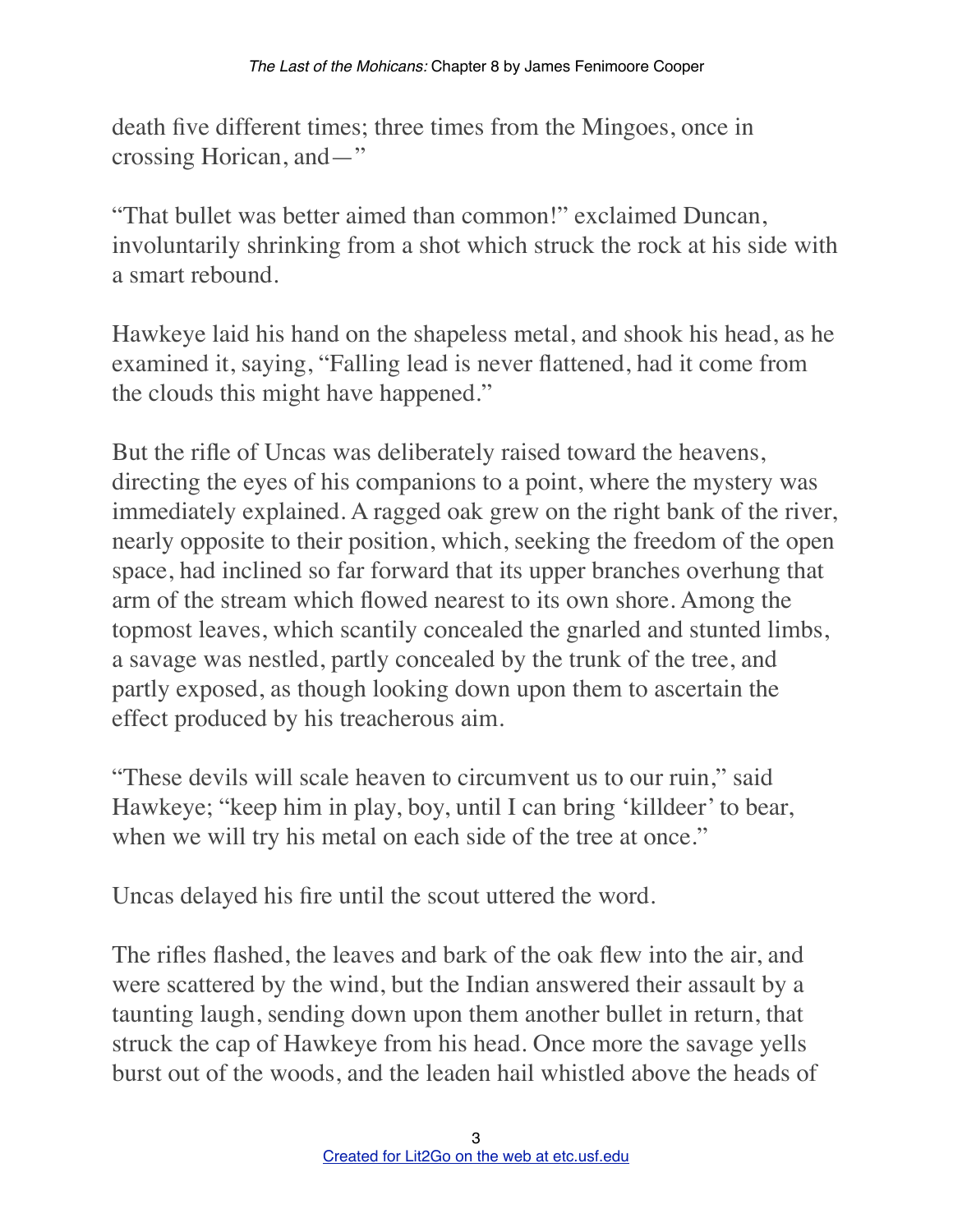the besieged, as if to confine them to a place where they might become easy victims to the enterprise of the warrior who had mounted the tree.

"This must be looked to," said the scout, glancing about him with an anxious eye. "Uncas, call up your father; we have need of all our we'pons to bring the cunning varmint from his roost."

The signal was instantly given; and, before Hawkeye had reloaded his rifle, they were joined by Chingachgook. When his son pointed out to the experienced warrior the situation of their dangerous enemy, the usual exclamatory "hugh" burst from his lips; after which, no further expression of surprise or alarm was suffered to escape him. Hawkeye and the Mohicans conversed earnestly together in Delaware for a few moments, when each quietly took his post, in order to execute the plan they had speedily devised.

The warrior in the oak had maintained a quick, though ineffectual fire, from the moment of his discovery. But his aim was interrupted by the vigilance of his enemies, whose rifles instantaneously bore on any part of his person that was left exposed. Still his bullets fell in the center of the crouching party. The clothes of Heyward, which rendered him peculiarly conspicuous, were repeatedly cut, and once blood was drawn from a slight wound in his arm.

At length, emboldened by the long and patient watchfulness of his enemies, the Huron attempted a better and more fatal aim. The quick eyes of the Mohicans caught the dark line of his lower limbs incautiously exposed through the thin foliage, a few inches from the trunk of the tree. Their rifles made a common report, when, sinking on his wounded limb, part of the body of the savage came into view. Swift as thought, Hawkeye seized the advantage, and discharged his fatal weapon into the top of the oak. The leaves were unusually agitated; the dangerous rifle fell from its commanding elevation, and after a few moments of vain struggling, the form of the savage was seen swinging in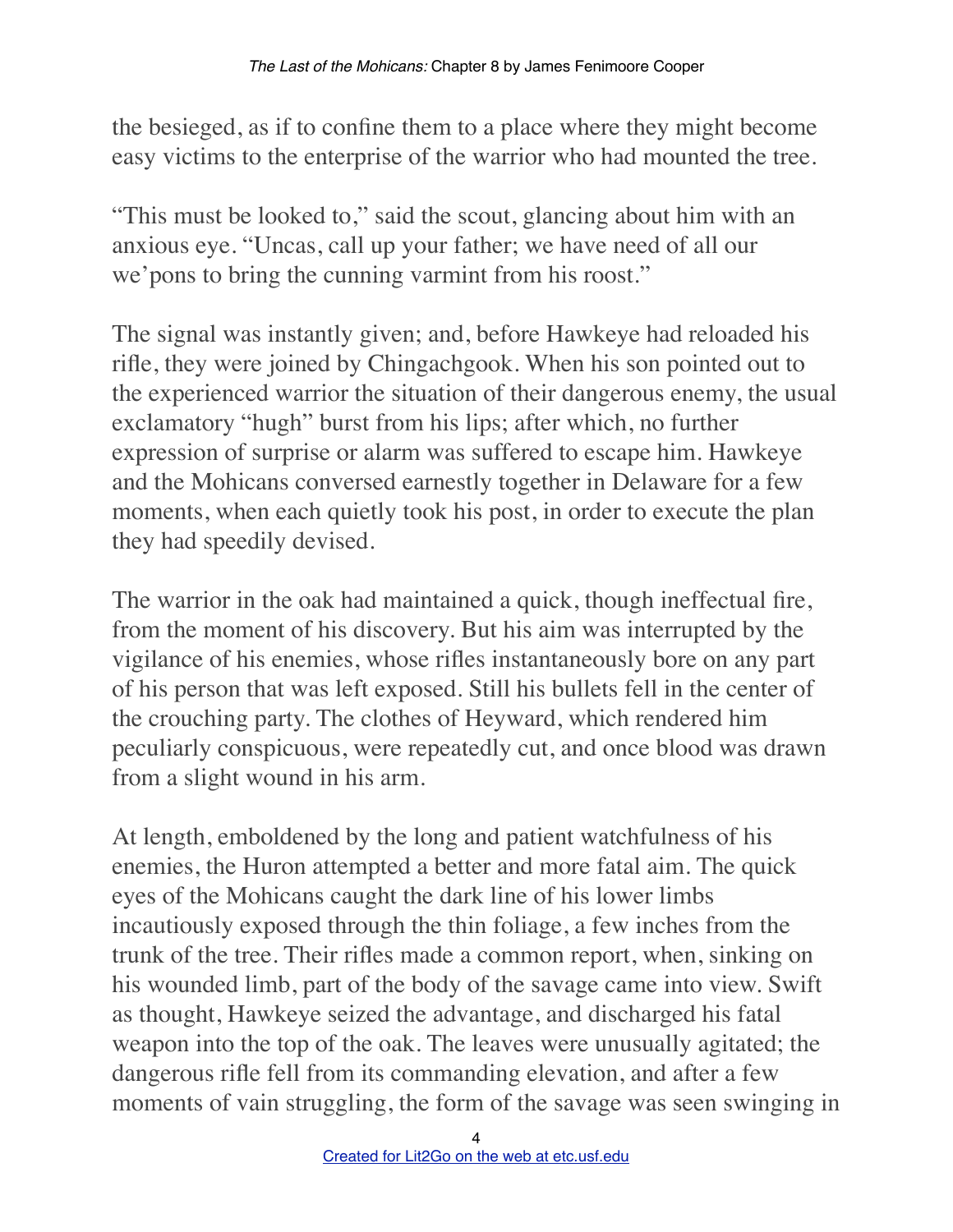the wind, while he still grasped a ragged and naked branch of the tree with hands clenched in desperation.

"Give him, in pity, give him the contents of another rifle," cried Duncan, turning away his eyes in horror from the spectacle of a fellow creature in such awful jeopardy.

"Not a karnel!" exclaimed the obdurate Hawkeye; "his death is certain, and we have no powder to spare, for Indian fights sometimes last for days; 'tis their scalps or ours! and God, who made us, has put into our natures the craving to keep the skin on the head."

Against this stern and unyielding morality, supported as it was by such visible policy, there was no appeal. From that moment the yells in the forest once more ceased, the fire was suffered to decline, and all eyes, those of friends as well as enemies, became fixed on the hopeless condition of the wretch who was dangling between heaven and earth. The body yielded to the currents of air, and though no murmur or groan escaped the victim, there were instants when he grimly faced his foes, and the anguish of cold despair might be traced, through the intervening distance, in possession of his swarthy lineaments. Three several times the scout raised his piece in mercy, and as often, prudence getting the better of his intention, it was again silently lowered. At length one hand of the Huron lost its hold, and dropped exhausted to his side. A desperate and fruitless struggle to recover the branch succeeded, and then the savage was seen for a fleeting instant, grasping wildly at the empty air. The lightning is not quicker than was the flame from the rifle of Hawkeye; the limbs of the victim trembled and contracted, the head fell to the bosom, and the body parted the foaming waters like lead, when the element closed above it, in its ceaseless velocity, and every vestige of the unhappy Huron was lost forever.

No shout of triumph succeeded this important advantage, but even the Mohicans gazed at each other in silent horror. A single yell burst from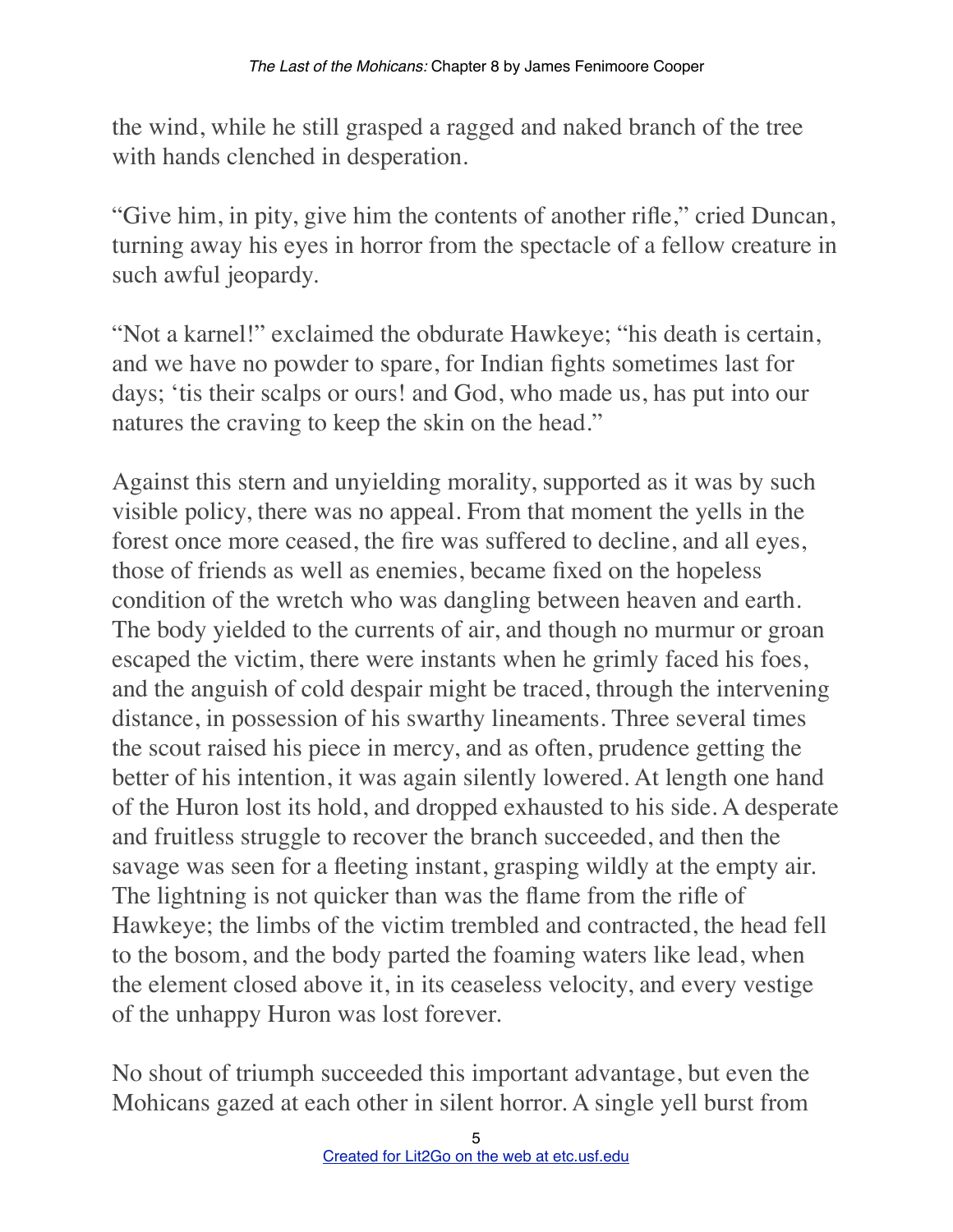the woods, and all was again still. Hawkeye, who alone appeared to reason on the occasion, shook his head at his own momentary weakness, even uttering his self–disapprobation aloud.

"'T'was the last charge in my horn and the last bullet in my pouch, and 'twas the act of a boy!" he said; "what mattered it whether he struck the rock living or dead! feeling would soon be over. Uncas, lad, go down to the canoe, and bring up the big horn; it is all the powder we have left, and we shall need it to the last grain, or I am ignorant of the Mingo nature."

The young Mohican complied, leaving the scout turning over the useless contents of his pouch, and shaking the empty horn with renewed discontent. From this unsatisfactory examination, however, he was soon called by a loud and piercing exclamation from Uncas, that sounded, even to the unpracticed ears of Duncan, as the signal of some new and unexpected calamity. Every thought filled with apprehension for the previous treasure he had concealed in the cavern, the young man started to his feet, totally regardless of the hazard he incurred by such an exposure. As if actuated by a common impulse, his movement was imitated by his companions, and, together they rushed down the pass to the friendly chasm, with a rapidity that rendered the scattering fire of their enemies perfectly harmless. The unwonted cry had brought the sisters, together with the wounded David, from their place of refuge; and the whole party, at a single glance, was made acquainted with the nature of the disaster that had disturbed even the practiced stoicism of their youthful Indian protector.

At a short distance from the rock, their little bark was to be seen floating across the eddy, toward the swift current of the river, in a manner which proved that its course was directed by some hidden agent. The instant this unwelcome sight caught the eye of the scout, his rifle was leveled as by instinct, but the barrel gave no answer to the bright sparks of the flint.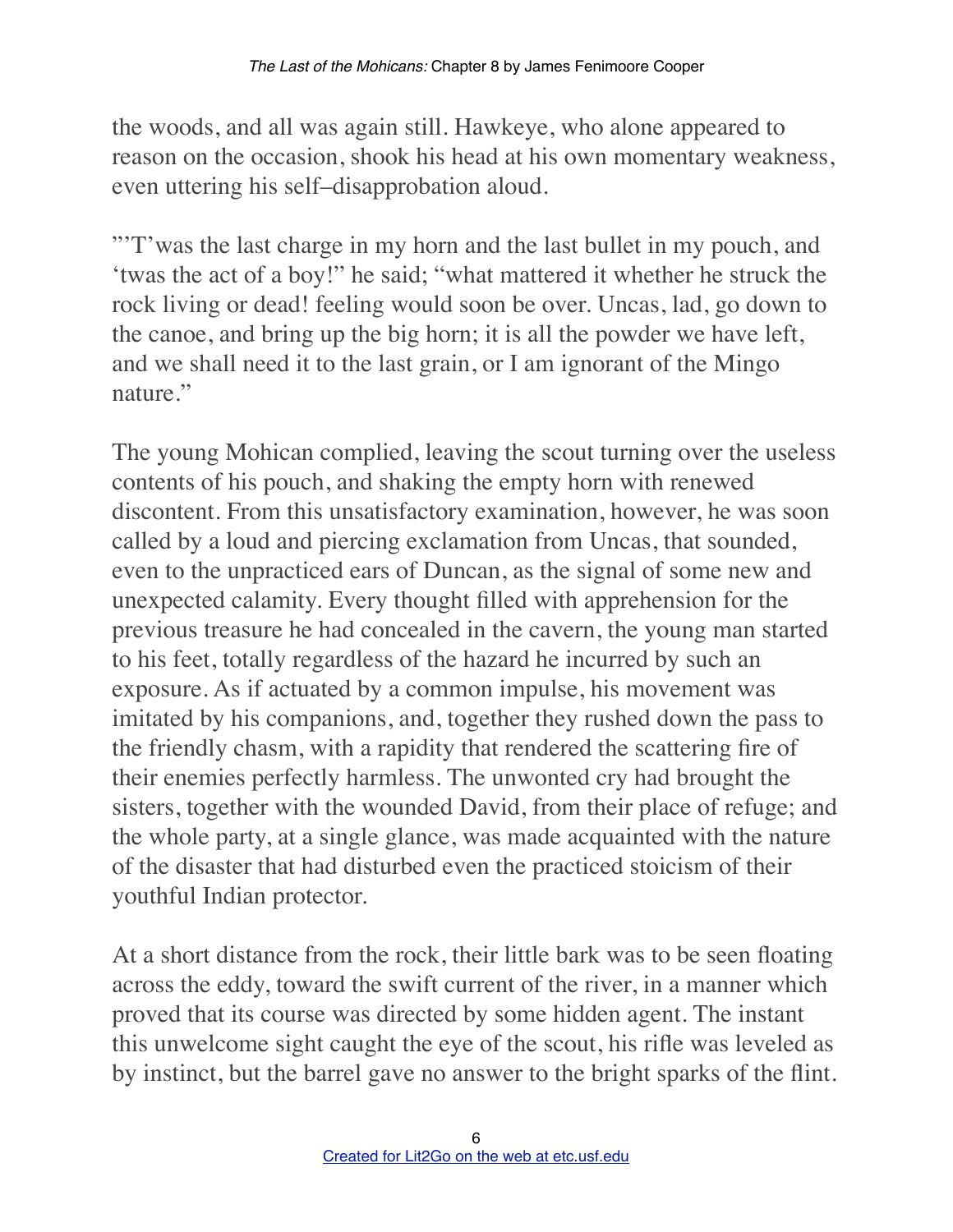"'Tis too late, 'tis too late!" Hawkeye exclaimed, dropping the useless piece in bitter disappointment; "the miscreant has struck the rapid; and had we powder, it could hardly send the lead swifter than he now goes!"

The adventurous Huron raised his head above the shelter of the canoe, and, while it glided swiftly down the stream, he waved his hand, and gave forth the shout, which was the known signal of success. His cry was answered by a yell and a laugh from the woods, as tauntingly exulting as if fifty demons were uttering their blasphemies at the fall of some Christian soul.

"Well may you laugh, ye children of the devil!" said the scout, seating himself on a projection of the rock, and suffering his gun to fall neglected at his feet, "for the three quickest and truest rifles in these woods are no better than so many stalks of mullein, or the last year's horns of a buck!"

"What is to be done?" demanded Duncan, losing the first feeling of disappointment in a more manly desire for exertion; "what will become of  $\mu$ s?"

Hawkeye made no other reply than by passing his finger around the crown of his head, in a manner so significant, that none who witnessed the action could mistake its meaning.

"Surely, surely, our case is not so desperate!" exclaimed the youth; "the Hurons are not here; we may make good the caverns, we may oppose their landing."

"With what?" coolly demanded the scout. "The arrows of Uncas, or such tears as women shed! No, no; you are young, and rich, and have friends, and at such an age I know it is hard to die! But," glancing his eyes at the Mohicans, "let us remember we are men without a cross, and let us teach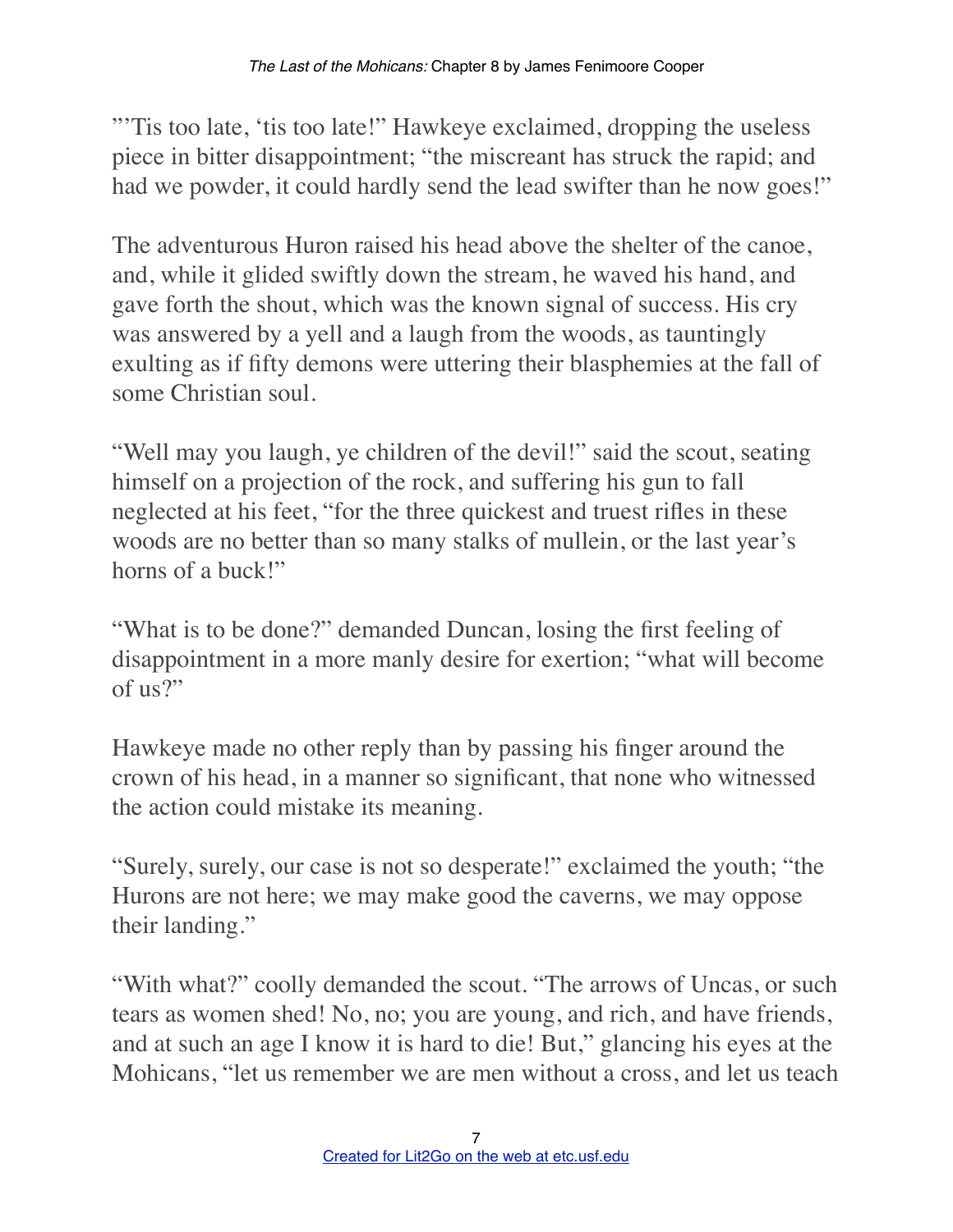these natives of the forest that white blood can run as freely as red, when the appointed hour is come."

Duncan turned quickly in the direction indicated by the other's eyes, and read a confirmation of his worst apprehensions in the conduct of the Indians. Chingachgook, placing himself in a dignified posture on another fragment of the rock, had already laid aside his knife and tomahawk, and was in the act of taking the eagle's plume from his head, and smoothing the solitary tuft of hair in readiness to perform its last and revolting office. His countenance was composed, though thoughtful, while his dark, gleaming eyes were gradually losing the fierceness of the combat in an expression better suited to the change he expected momentarily to undergo.

"Our case is not, cannot be so hopeless!" said Duncan; "even at this very moment succor may be at hand. I see no enemies! They have sickened of a struggle in which they risk so much with so little prospect of gain!"

"It may be a minute, or it may be an hour, afore the wily sarpents steal upon us, and it is quite in natur' for them to be lying within hearing at this very moment," said Hawkeye; "but come they will, and in such a fashion as will leave us nothing to hope! Chingachgook"—he spoke in Delaware—"my brother, we have fought our last battle together, and the Maquas will triumph in the death of the sage man of the Mohicans, and of the pale face, whose eyes can make night as day, and level the clouds to the mists of the springs!"

"Let the Mingo women go weep over the slain!" returned the Indian, with characteristic pride and unmoved firmness; "the Great Snake of the Mohicans has coiled himself in their wigwams, and has poisoned their triumph with the wailings of children, whose fathers have not returned! Eleven warriors lie hid from the graves of their tribes since the snows have melted, and none will tell where to find them when the tongue of Chingachgook shall be silent! Let them draw the sharpest knife, and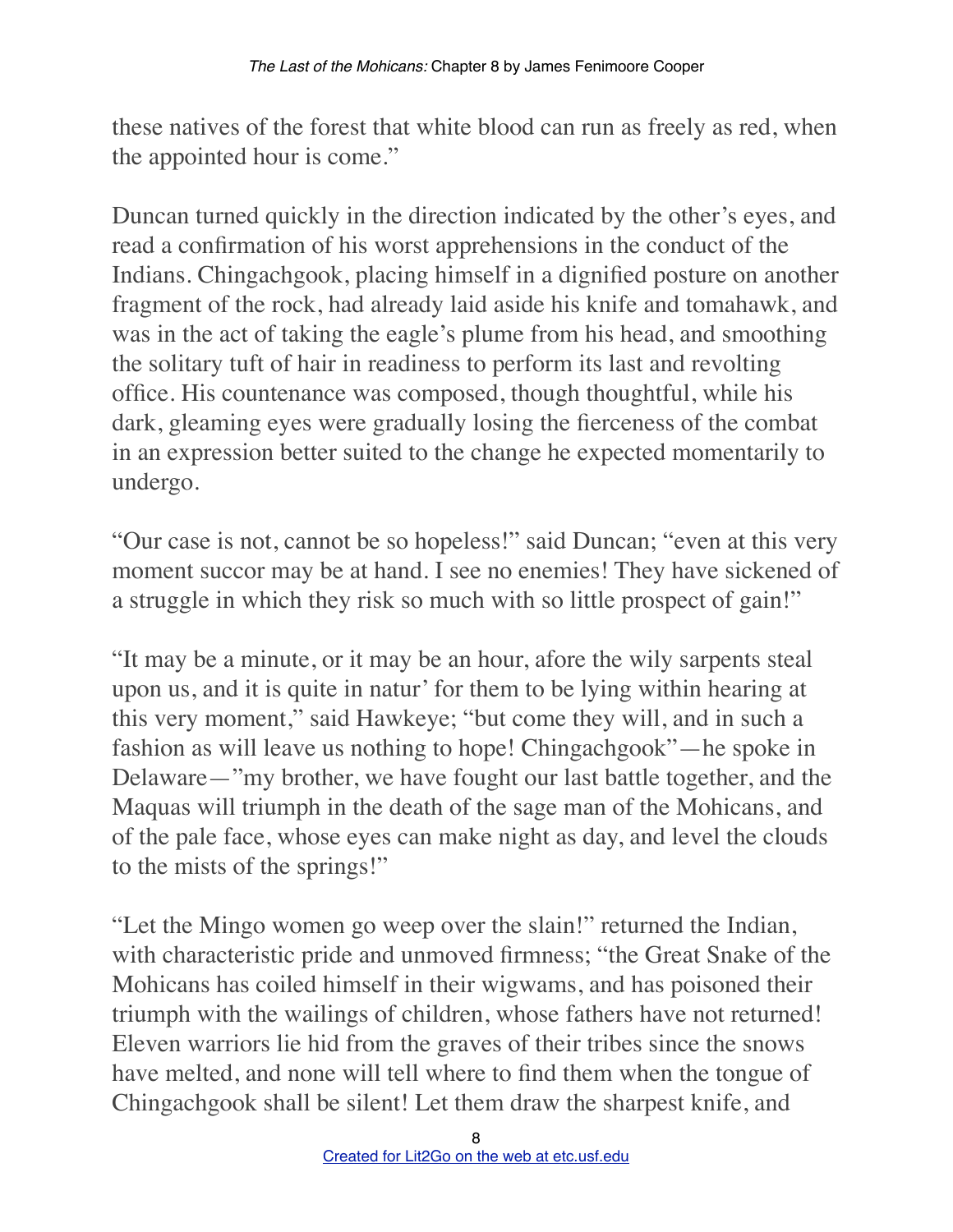whirl the swiftest tomahawk, for their bitterest enemy is in their hands. Uncas, topmost branch of a noble trunk, call on the cowards to hasten, or their hearts will soften, and they will change to women!"

"They look among the fishes for their dead!" returned the low, soft voice of the youthful chieftain; "the Hurons float with the slimy eels! They drop from the oaks like fruit that is ready to be eaten! and the Delawares laugh!"

"Ay, ay," muttered the scout, who had listened to this peculiar burst of the natives with deep attention; "they have warmed their Indian feelings, and they'll soon provoke the Maquas to give them a speedy end. As for me, who am of the whole blood of the whites, it is befitting that I should die as becomes my color, with no words of scoffing in my mouth, and without bitterness at the heart!"

"Why die at all!" said Cora, advancing from the place where natural horror had, until this moment, held her riveted to the rock; "the path is open on every side; fly, then, to the woods, and call on God for succor. Go, brave men, we owe you too much already; let us no longer involve you in our hapless fortunes!"

"You but little know the craft of the Iroquois, lady, if you judge they have left the path open to the woods!" returned Hawkeye, who, however, immediately added in his simplicity, "the down stream current, it is certain, might soon sweep us beyond the reach of their rifles or the sound of their voices."

"Then try the river. Why linger to add to the number of the victims of our merciless enemies?"

"Why," repeated the scout, looking about him proudly; "because it is better for a man to die at peace with himself than to live haunted by an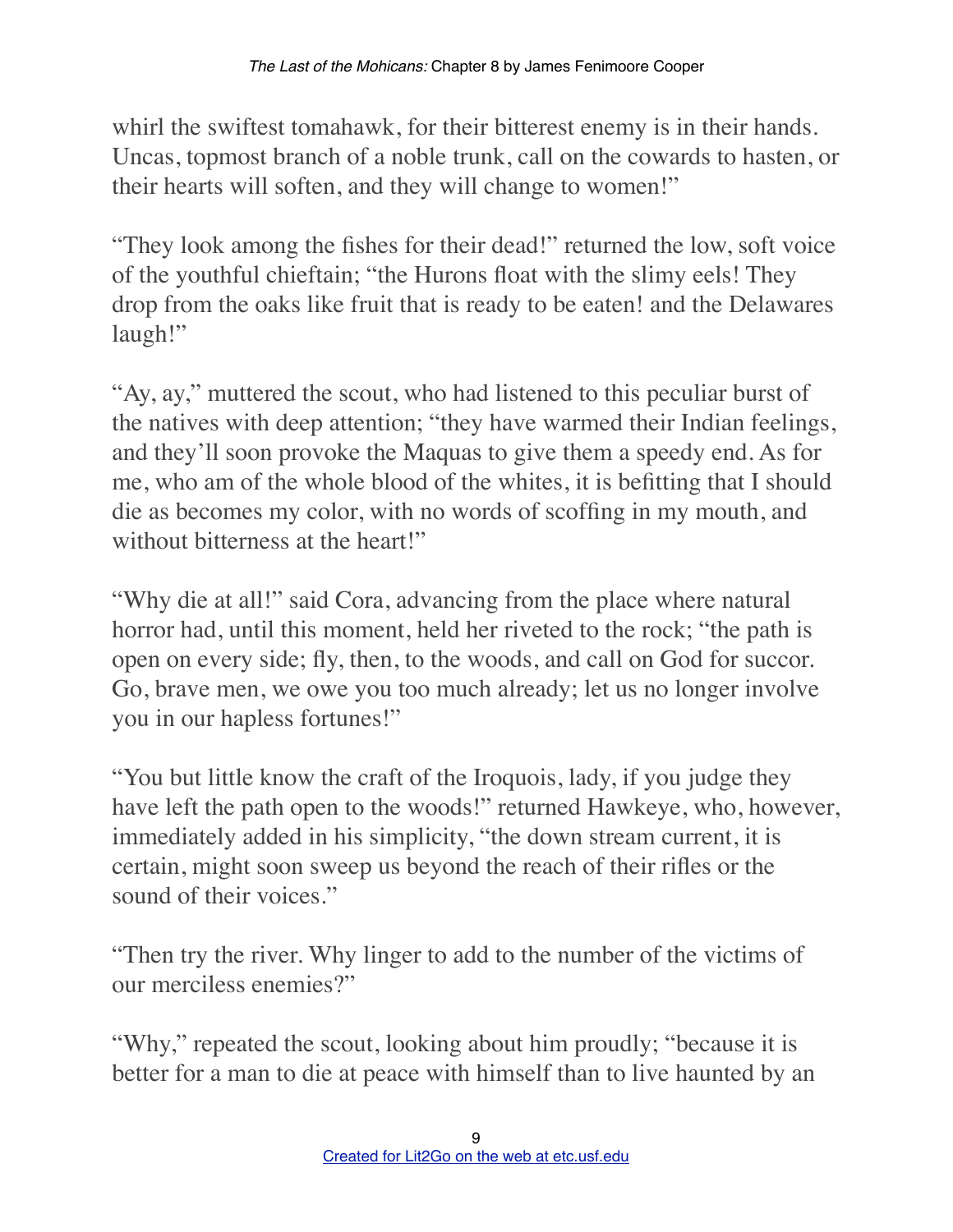evil conscience! What answer could we give Munro, when he asked us where and how we left his children?"

"Go to him, and say that you left them with a message to hasten to their aid," returned Cora, advancing nigher to the scout in her generous ardor; "that the Hurons bear them into the northern wilds, but that by vigilance and speed they may yet be rescued; and if, after all, it should please heaven that his assistance come too late, bear to him," she continued, her voice gradually lowering, until it seemed nearly choked, "the love, the blessings, the final prayers of his daughters, and bid him not mourn their early fate, but to look forward with humble confidence to the Christian's goal to meet his children." The hard, weather–beaten features of the scout began to work, and when she had ended, he dropped his chin to his hand, like a man musing profoundly on the nature of the proposal.

"There is reason in her words!" at length broke from his compressed and trembling lips; "ay, and they bear the spirit of Christianity; what might be right and proper in a red–skin, may be sinful in a man who has not even a cross in blood to plead for his ignorance. Chingachgook! Uncas! hear you the talk of the dark–eyed woman?"

He now spoke in Delaware to his companions, and his address, though calm and deliberate, seemed very decided. The elder Mohican heard with deep gravity, and appeared to ponder on his words, as though he felt the importance of their import. After a moment of hesitation, he waved his hand in assent, and uttered the English word "Good!" with the peculiar emphasis of his people. Then, replacing his knife and tomahawk in his girdle, the warrior moved silently to the edge of the rock which was most concealed from the banks of the river. Here he paused a moment, pointed significantly to the woods below, and saying a few words in his own language, as if indicating his intended route, he dropped into the water, and sank from before the eyes of the witnesses of his movements.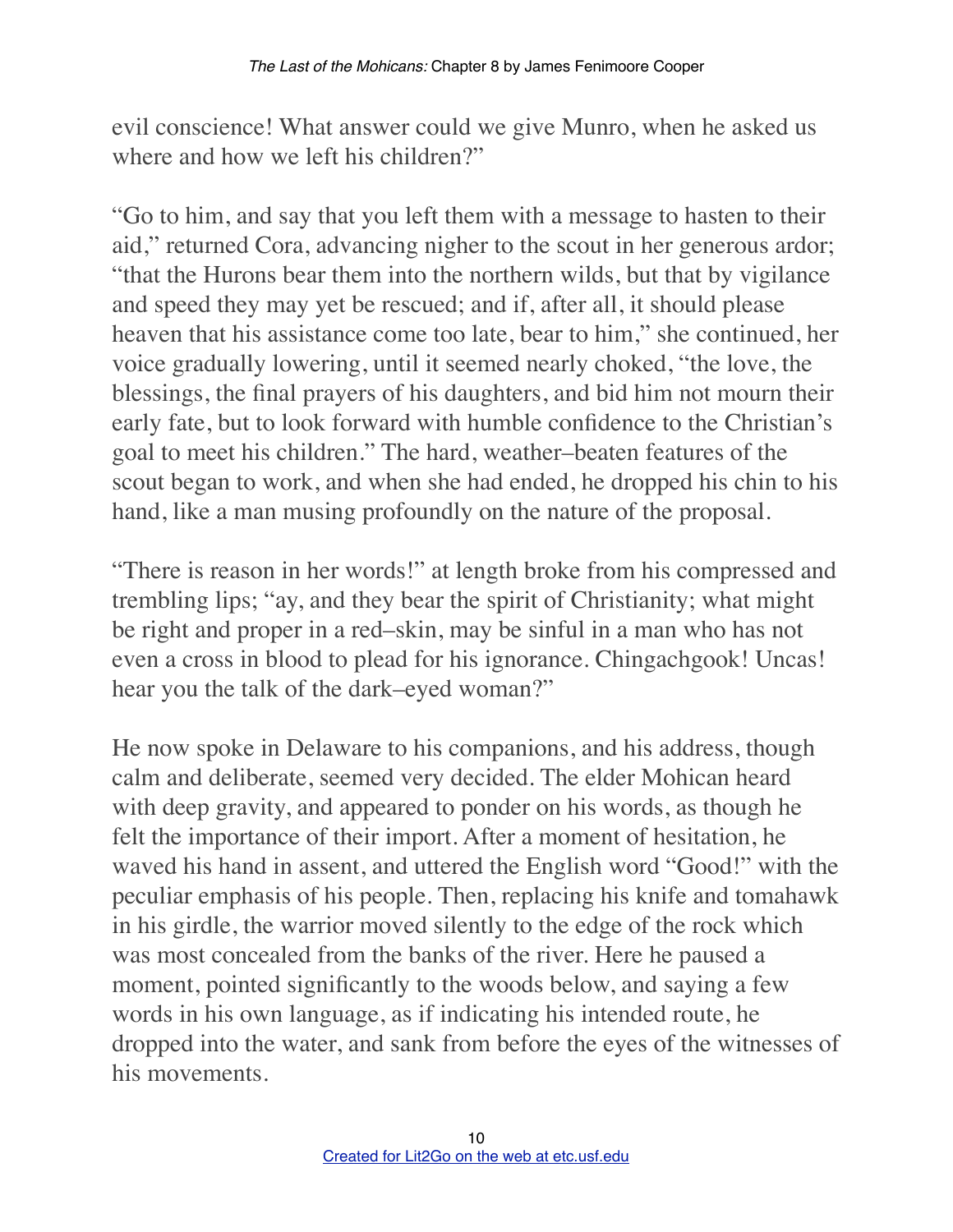The scout delayed his departure to speak to the generous girl, whose breathing became lighter as she saw the success of her remonstrance.

"Wisdom is sometimes given to the young, as well as to the old," he said; "and what you have spoken is wise, not to call it by a better word. If you are led into the woods, that is such of you as may be spared for awhile, break the twigs on the bushes as you pass, and make the marks of your trail as broad as you can, when, if mortal eyes can see them, depend on having a friend who will follow to the ends of the 'arth afore he desarts you."

He gave Cora an affectionate shake of the hand, lifted his rifle, and after regarding it a moment with melancholy solicitude, laid it carefully aside, and descended to the place where Chingachgook had just disappeared. For an instant he hung suspended by the rock, and looking about him, with a countenance of peculiar care, he added bitterly, "Had the powder held out, this disgrace could never have befallen!" then, loosening his hold, the water closed above his head, and he also became lost to view.

All eyes now were turned on Uncas, who stood leaning against the ragged rock, in immovable composure. After waiting a short time, Cora pointed down the river, and said:

"Your friends have not been seen, and are now, most probably, in safety. Is it not time for you to follow?"

"Uncas will stay," the young Mohican calmly answered in English.

"To increase the horror of our capture, and to diminish the chances of our release! Go, generous young man," Cora continued, lowering her eyes under the gaze of the Mohican, and perhaps, with an intuitive consciousness of her power; "go to my father, as I have said, and be the most confidential of my messengers. Tell him to trust you with the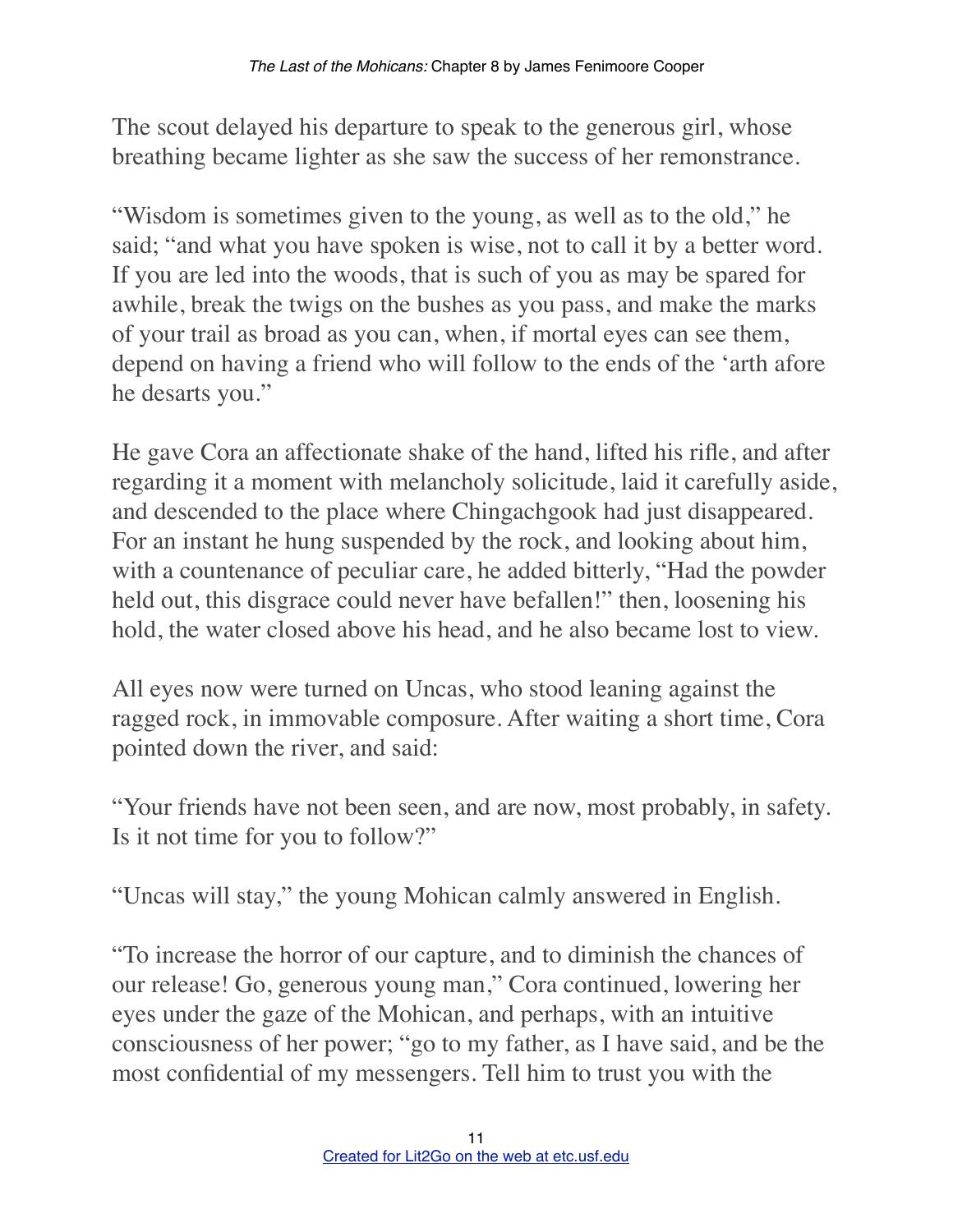means to buy the freedom of his daughters. Go! 'tis my wish, 'tis my prayer, that you will go!"

The settled, calm look of the young chief changed to an expression of gloom, but he no longer hesitated. With a noiseless step he crossed the rock, and dropped into the troubled stream. Hardly a breath was drawn by those he left behind, until they caught a glimpse of his head emerging for air, far down the current, when he again sank, and was seen no more.

These sudden and apparently successful experiments had all taken place in a few minutes of that time which had now become so precious. After a last look at Uncas, Cora turned and with a quivering lip, addressed herself to Heyward:

"I have heard of your boasted skill in the water, too, Duncan," she said; "follow, then, the wise example set you by these simple and faithful beings."

"Is such the faith that Cora Munro would exact from her protector?" said the young man, smiling mournfully, but with bitterness.

"This is not a time for idle subtleties and false opinions," she answered; "but a moment when every duty should be equally considered. To us you can be of no further service here, but your precious life may be saved for other and nearer friends."

He made no reply, though his eye fell wistfully on the beautiful form of Alice, who was clinging to his arm with the dependency of an infant.

"Consider," continued Cora, after a pause, during which she seemed to struggle with a pang even more acute than any that her fears had excited, "that the worst to us can be but death; a tribute that all must pay at the good time of God's appointment."